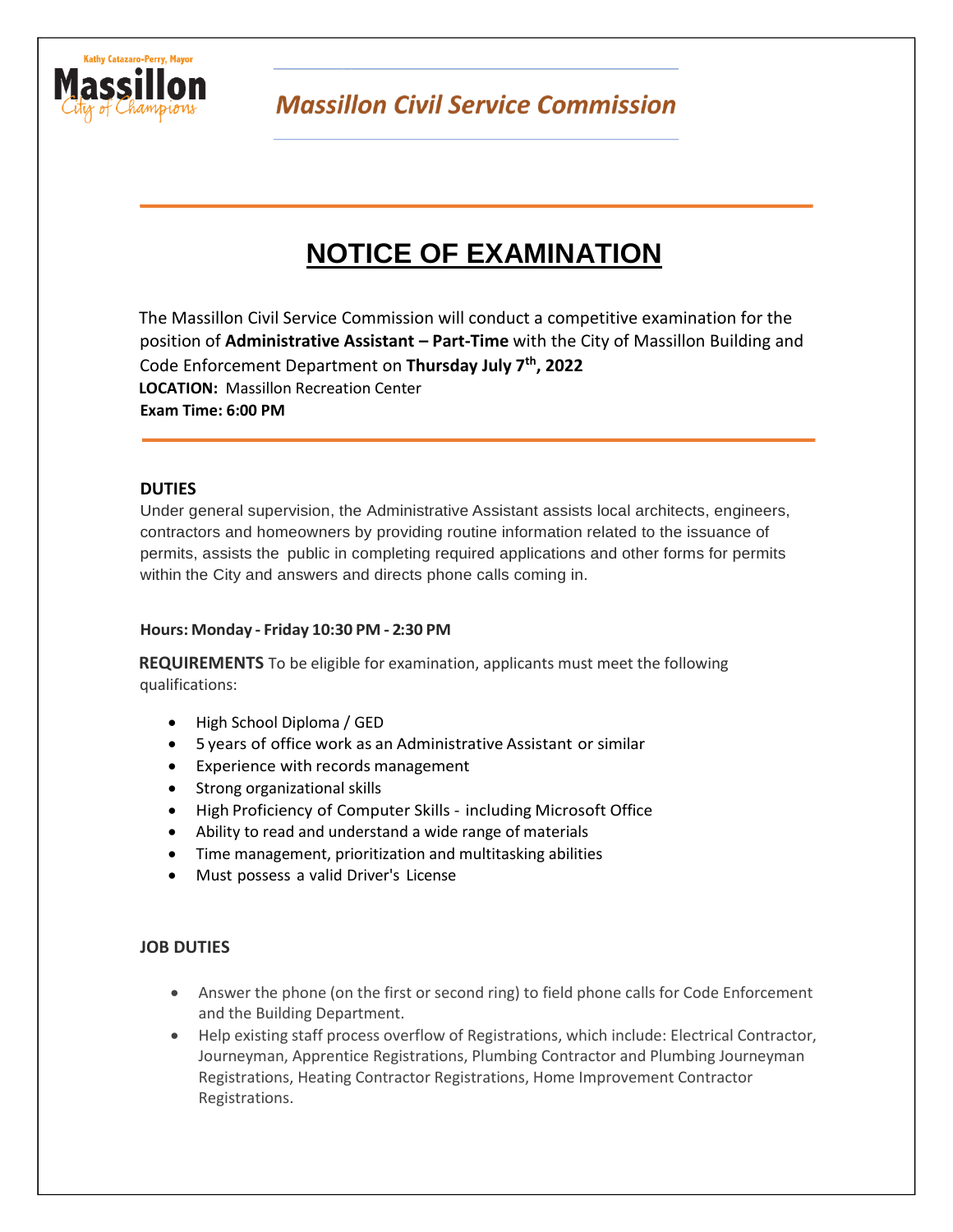- Help existing staff process overflow of Permits, which include: Building, Electrical, Heating, & Plumbing permits.
- Email customers information that they requested and answered incoming emails.
- Help existing staff process permits and registrations that are made by credit card payments online.
- Complete all office filing.
- Other duties assigned by management

#### **BENEFITS**

Sick time only

#### **PAY \$17.13 and up depending on experience**

### **APPLICATION REQUIRMENTS:** Please submit an online application at;

#### <https://tinyurl.com/4mcy2xvt>

Upon completion of the application you will receive an email requesting documentation to sit for the examination. Documentation includes a Valid Drivers License, High School / GED Diploma OR Transcripts and any Bonus documentation

# **PASSING SCORE & BONUS:** The minimum passing score is 70%

*Twenty percent (20%) is the maximum total bonus credit available added to passing scores (70%)* 

#### • **Veteran's Preference**

Upon receiving a passing score, any applicant discharged from the Uniformed Services or transferred to the Reserves with evidence of satisfactory service, who is a resident of this state and any member of a reserve component of the Armed Forces of the United States, including the Ohio National Guard, with more than one hundred eighty days

(180) of active duty service pursuant to executive order of the President of the United States or an act of the Congress of the United States, shall receive additional credit of twenty percent (20%) of the total score earned in the written examination.

A member in good standing who successfully completes initial entry-level training, or a retired member of a reserve component of the Armed Forces of the United States, including the Ohio National Guard, shall receive a credit of fifteen percent (15%) of the person's total grade given in the written examination provided a passing grade is attained. Applicants must submit a certificate of service or Honorable Discharge (Form DD 214 – Long Version) as proof of honorable military service at the time of filing the application to receive credit.

# **ADDITIONAL TESTINGS AND REQUIREMENTS BEFORE APPOINTMENT**

Applicants who obtain a minimum score of seventy percent (70%) or greater on the written examination and are in the top 10 or top 25% of passing scores (whichever is higher) become